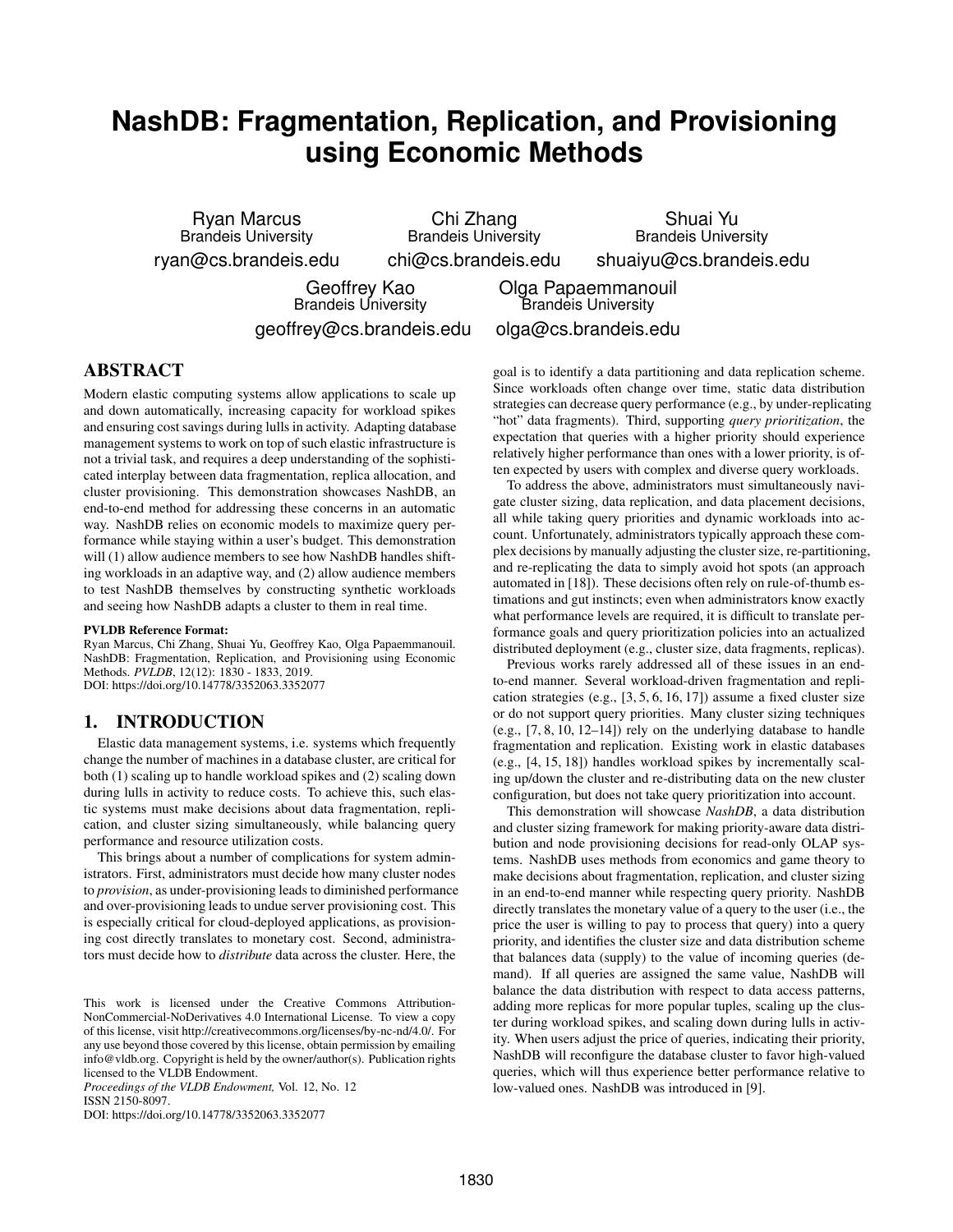Conference attendees will be able to observe NashDB's automatic data fragmentation, replication, placement, and cluster sizing strategies on a live data management system. Additionally, they will be able to modify the priority and volume of each query in a workload, and observe how NashDB is able to adaptively and automatically custom-tailor a cluster to the workload.

#### 2. SYSTEM OVERVIEW

NashDB is a data distribution framework for read-only OLAP analytic applications. NashDB serves a distributed DBMS running on an elastic cluster (e.g., a cluster built on an IaaS provider or a private cloud). We assume a shared-nothing cluster where nodes have access to a fixed amount of non-shared storage, e.g. local SSD or attached Amazon EBS volumes [1].

#### 2.1 Economic model

The primary intuition behind NashDB is an *economic model* of nodes, data, and queries. NashDB models queries as customers who purchase data from nodes. The priority of a query is modeled as a price that the user is willing to pay to acquire the data needed to process the query – a higher price represents a higher priority. As in a free market, NashDB seeks to balance the supply of data with the demand for data. This entails identifying a data distribution scheme that is in *Nash equilibrium*. In order to achieve this, we depend on economic theory and the efficiency of market systems.

Let us assume a distributed DBMS running on an elastic cluster. Each cluster node has a cost per unit time that the node is running (e.g., rent cost) and a certain amount of disk space for storing data. We also assume that DBMS tables are stored in some physical ordering (e.g., arbitrary or clustered), and that tables are horizontally fragmented into a set of disjoint fragments.

Each incoming query has an associated price indicating its priority. In our economic model, a query's price is equally divided among the tuples accessed by that query (see [9] for a formalization). NashDB continuously monitors the tuples accessed by incoming queries and the price paid for each tuple in the database. This allows us to define the *value of a tuple*, i.e., the *total expected income* earned from a particular tuple. The value of a tuple is affected by (1) the price of the queries accessing the tuple (higher-priced queries provide more value), and (2) the number of queries accessing the data fragments that include the particular tuple (a higher number of queries provide more value).

We model each tuple as a "good" that can be provided by a node. A node is paid by queries for access to tuples, and thus each node has an incentive to provide tuples. The higher the price of a query, the more income the node will receive from that query. However, nodes must pay costs for each provided tuple (e.g. storage fees). Therefore, nodes wishing to maximize their income will choose to provide profitable tuples.

Furthermore, tuples are replicated across the cluster nodes. As in a market system, an increase in the supply of a good results in a decrease in the price of that good. Specifically, as the number of nodes providing a replica of a tuple increases (an increase in quantity supplied), the income a node expects to receive from a replica decreases. Eventually, we aim to replicate each tuple such that storing a replica of that tuple is *minimally* profitable: all current replicas are profitable, but the cost of storing a single additional replica exceeds the diminished expected income from that replica. In this setting, NashDB strives to *balance supply against demand*: it seeks to replicate each tuple such that each replica is expected to be profitable, but offering an additional replica does not increase the expected profit for any of the cluster nodes. This condition represents a *Nash equilibrium* [11].

#### 2.2 NashDB functionality

NashDB generates fragmentation, replication, and cluster sizing strategies that are aware of query priorities and adapt to workload shifts. We conceptualize the priority of each query as the price the user is willing to pay to process that query. The higher the query price (a.k.a. the query's value) the more resources (i.e., replicas, cluster nodes) will be allocated to serve that query, relatively to lower-priced queries. Hence, higher-priced queries will enjoy improved performance related to low-priced ones. Under no query prioritization (i.e., all queries are assigned the same price), NashDB adapts the number of replicas and the cluster size to data access patterns, scaling up the cluster during workload spikes, and scaling the cluster down during lulls in activity.

NashDB operates underneath a traditional DBMS, providing access to the underlying data stored on disk. A high-level overview of NashDB is depicted in Figure 1. First, a user-submitted query is transformed into a query execution plan by a query optimizer. The leaf nodes of this query execution plan represent operations which access data. Instead of requesting a specific range of bytes from a hard disk, each of these leaf operators sends those requests to NashDB in the form of a *range scan*: a starting and an ending tuple index (based on the on-disk order) to read. NashDB keeps track of how often each tuple is read and and maintains each tuple's value. At a user-defined interval, NashDB uses the tuple value information to reconfigure the cluster. During cluster reconfiguration, NashDB fragments the database by grouping together adjacent tuples that have similar value. Second, NashDB replicates fragments proportionally to their aggregated tuple value. NashDB then allocates replicas onto "just the right number" of cluster nodes, and routes data access requests to nodes aiming to minimize data access latency. Collectively, these techniques can produce a system that offer low query execution times. We next describe each of these components in more detail.

Tracking tuple values NashDB examines both query prices and query plan information from incoming queries to analyze tuples access frequency and to estimate the "importance" of a tuple (a.k.a. *tuple value*). Intuitively, tuples that are accessed frequently by high-priority queries should have a higher value than queries that are accessed rarely, or by low-priority queries. NashDB continually updates its estimation of each tuple's value, using an efficient data structure called a tuple value estimation tree [9].

Fragmentation Whenever the cluster is reconfigured, NashDB customizes the underlying cluster to the user's workload. To do this, NashDB first splits up the data into consecutive groups of tuples called *fragments* (e.g., the blue, green, and orange shaded regions in Figure 1). NashDB picks fragment boundaries to minimize the variance of tuple value within a fragment, i.e., to group tuples with similar tuple values together. In [9], we give an optimal quadratic time algorithm for finding such fragment boundaries, as well as a linear time greedy approximation.

Replication After splitting up the database into a set of fragments, NashDB next decides how many replicas of each fragment to create. To do this, NashDB first computes the cost of storing a fragment (e.g., cloud provider storage fees) and the value of each fragment (the sum of the value of each tuple within the fragment). For example, the costs and values of three example fragments are shown in Figure 1: F1 (blue) has a cost of 1.2 and a value of 1.5. NashDB chooses to replicate each fragment the same number of times as an ideal free market would choose to "produce" each fragment as a product. For example, fragment F1 is replicated once, creating a single replica of F1 which will have a cost of 1.2 and an income of 1.5. If a second replica of F1 had been created, each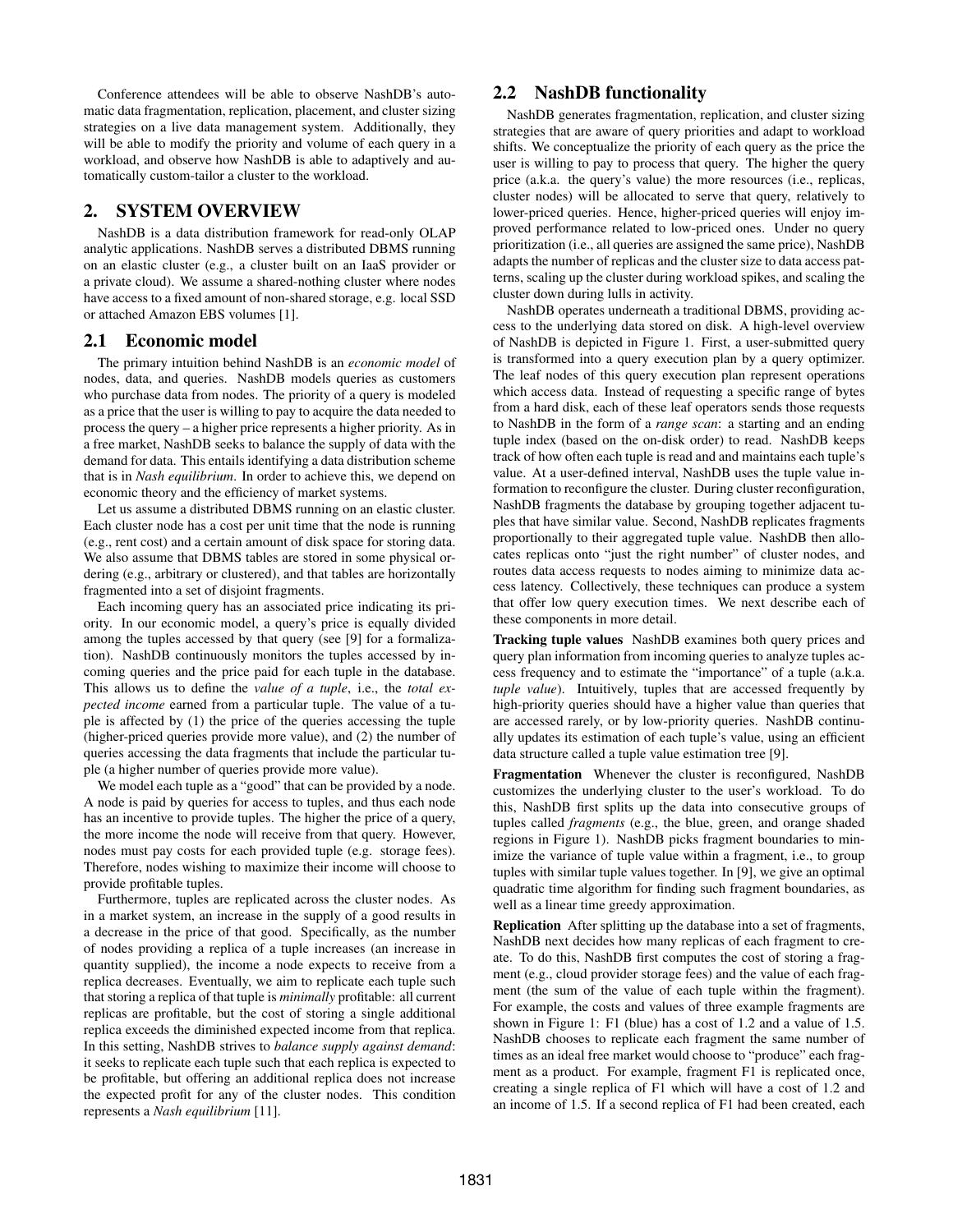

Figure 1: Workflow of NashDB's functionality

replica would have to pay a cost of 1.2, but would only receive an income of 0.75 each, since queries ("patrons") would split their accesses ("purchases") between both replicas ("firms"). On the other hand, fragment F2 also has a cost of 1, but since the tuples in F2 have a higher value than those in F1, fragment F2 has a higher value of 2.5. NashDB thus creates two replicas of F2.

We present a formalization of this replication strategy in [9], and prove that it necessarily results in a Nash equilibrium: adding any additional replica, or removing any replica, cannot lead to an increase in profit. While the Nash equilibrium does not necessarily represent a *global* optimal, it does represent a "steady state" in which no single change can improve performance.

Server provisioning After choosing how many replicas of each fragment to produce, NashDB next decides how to allocate them into a cluster. To do this, NashDB attempts to find the smallest number of server nodes (each node incurs a fixed cost) that can (1) hold all of the replicas (each machine has only finite disk space) and (2) such that no two replicas of the same fragment are on the same machine (as there is no benefit to redundantly storing the same information on the same machine). This problem, known as the classconstrained bin packing problem, is NP-Hard. We apply a greedy heuristic, called "Best First Fit Decreasing" [9,19], in order to come up with an approximation of the optimal solution.

Cluster Transitioning Once a new cluster configuration is computed, NashDB determines the most efficient way to transition the cluster from its previous data distribution state to the newly computed state. This involves changes to (1) fragment boundaries, (2) the number of replicas, (3) the number of cluster nodes, and (4) the allocation of replicas to nodes. Finding a transition strategy that minimizes data transfer is critical to quickly transitioning between schemes. NashDB deals with this challenge by using a bipartite graph matching algorithm [9] which minimizes data transfer costs.

This process – fragmentation, replication, and provisioning – is repeated periodically to keep the underlying cluster in-sync with the demands of the user's workload. This allows NashDB automatically respond to changes in query volume and query prioritization.

#### 3. DEMONSTRATION

Our demonstration is split into two scenarios. In the first, users can compare NashDB's behavior on a real-world workload, comparing NashDB's cluster configuration to a naive, value-based partitioning scheme. In the second, users will be able to modify the volume and budget of queries in a synthetic workload, and observe the changes to query latency and cluster configuration in real time.

#### 3.1 Scenario 1: Adaptive Management

In the first scenario, we will compare NashDB's effectiveness with a naive, value-based partitioning scheme running on AWS [2] t2.large instances (the cluster size ranges between 4 and 25 nodes). Both techniques are applied to two datasets provided by a





**Fragmentation & Tuple Value** Cost:684<br>QPS:41.3



large corporation on the condition of anonymity. The user can observe how the NashDB's fragmentation changes over time, and how NashDB adapts the cluster configuration to match frequent shifts in the workload. To facilitate a fair comparison, the value-based scheme offers a static fragmentation and uses NashDB's replication and server provisioning approach.

The interface for this scenario is shown in Figure 2. The "Play" button at the top runs the real-world workload from the corporation. Users will be able to see the tuple value graph (left) and the cluster configuration (right) for both NashDB (top) and a naive value-based partitioning scheme (bottom). The tuple value graph shows the tuple index on the x-axis and the tuple's monetary value on the y-axis. Each colored range of tuples corresponds to a different fragment indicating where the fragmentation boundaries are defined. For example, in the top tuple value graph, one can observe that four fragments are defined (e.g., the blue fragment includes